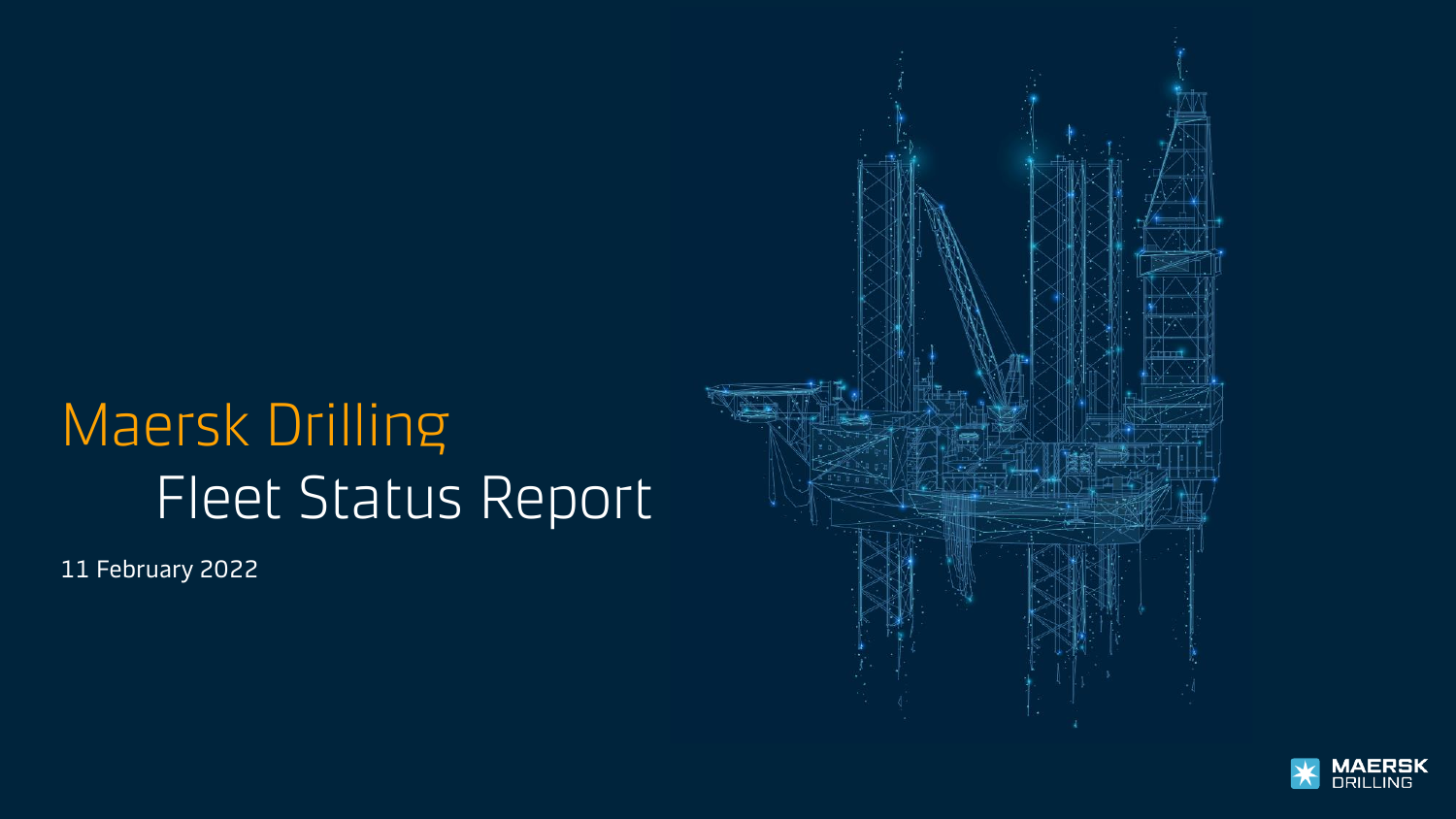### Changes to Fleet Status Report

#### Commercial activity in Q4 2021:

Maersk Resolve INEOS Oil and Gas UK has declared options for 33 days to the existing contract for Maersk Resolve, in direct continuation to the existing contract scope. Marsk Inspirer Maersk Drilling has on October 28, 2021, successfully closed the previously announced divestment of the combined drilling and production unit Maersk Inspirer to Havila Sirius. The sales price is USD 373m in Maersk Interceptor Maersk Drilling has been awarded a contract from TotalEnergies EP Danmark A/S for the jack-up rig Maersk Interceptor to provide accommodation services in the Danish North Sea. The contract is expected to duration of eight months. Maersk Resolute Maersk Drilling has been awarded a contract with ONE-Dyas B.V. which will employ the harsh environment jack-up rig Maersk Resolute to drill the IJssel and Clover exploration wells in the Dutch sector of the December 2021, with a minimum duration of 84 days. The contract value is approximately USD 6.9m, excluding an agreed fee for the potential use of the rig's SCR system. Furthermore ONE-Dyas B.V has exercised an option to ad the Dutch sector of the North Sea to the previously agreed work scope. The contract extension has an estimated duration of 35 days, and Maersk Resolute is now expected be contracted until April 2022. The contract value of 2.9m. Maersk Resilient Maersk Drilling and Petrogas North Sea Ltd have agreed to exercise the previously agreed exclusive option to employ the harsh-environment jack-up rig Maersk Resilient to drill an appraisal well at the Birg commenced in January 2022, in direct continuation of the rig's current work scope. The contract has an estimated duration of 60 days and a value of approximately USD 5.4m. Maersk Intrepid Maersk Drilling has secured a one-well contract with OMV (Norge) AS, which will employ the low-emission jack-up rig Maersk Intrepid to drill a high pressure, high temperature exploration well in the Oswig p offshore Norway. The contract is expected to commence in mid-2022, and Maersk Drilling and OMV (Norge) AS are in discussions to add additional services to the scope. The contract includes a one-well option to drill the Eir Maersk Integrator/ Maersk Drilling and Aker BP have on 18 December 2021 entered into a Heads of Agreement to renew and extend the frame agreement that establishes Maersk Drilling as the jack-up rig drilling partner. The ag Maersk Invincible commitment to renew the frame agreement by a five-year period and includes a commitment from Aker BP for the provision of the ultra-harsh environment jack-up rigs Maersk Integrator and Maersk Invincible f revised set-up will allow Aker BP to assign the two rigs to multiple operations with multi-purpose use of the rigs during the frame agreement period. Different rate structures will apply during the period reflecting differ schemes, and market developments. Over the frame agreement renewal period, the five-year commitment for the two rigs is expected to have a combined total contract value of approximately USD 1 billion. Maersk Valiant TotalEnergies E&P Suriname, Suriname Branch has exercised an option to add the drilling of one additional well in Block 58 offshore Suriname to the work scope of the drilliship Maersk Valiant. The contract e work expected to commence in March 2022 in direct continuation of the rig's previously agreed work scope. The contract value of the extension is approximately USD 20.5m, including integrated services provided. Two one-well contract with TotalEnergies.

The total firm value of contracts and extensions awarded to Maersk Drilling in Q4 2021 was approximately USD 1.1bn. At 31 December 2021, contract backlog amounted to USD 1.9bn.

#### Subsequent events:

- Maersk Integrator Maersk Drilling and Aker BP have on 17 January 2022 entered into a rig swap agreement whereby the jack-up rig Maersk Reacher is to be replaced by the low-emission jack-up rig Maersk Integrator offshore No Integrator will be prepared for well intervention and stimulation activities at the Valhall and Hod fields. The previously announced Maersk Reacher work scope will accordingly be transferred on to the Maersk Integrator wit months, which means that Maersk Integrator will be employed until January 2023. This contract swap arrangement will add approximately USD 29m to Maersk Drilling's revenue backlog.
- Maersk Reacher Maersk Drilling has on 19 January 2022 been awarded a contract with TotalEnergies E&P Danmark which will employ the high-efficiency jack-up rig Maersk Reacher for well intervention services in the Danish Nor July 2022, with a duration of 21 months. The contract includes options to extend the duration by up to 27 additional months.
- Maersk Viking Shell Malaysia has executed two options on the previously announced contract that will employ the 7th generation drillship Maersk Viking offshore Malaysia. The first option will be novated to TotalEnergies EP Tepat project, while the second option will be novated to PETRONAS Carigali Sdn. Bhd, for the drilling of one deepwater well at the Layang-Layang project. The extensions have a total estimated duration of 125 days and are total contract value of the extensions is approximately USD 32m, including a fee for the use of managed pressure drilling. Three one-well options remain on the contract with Shell Malaysia.

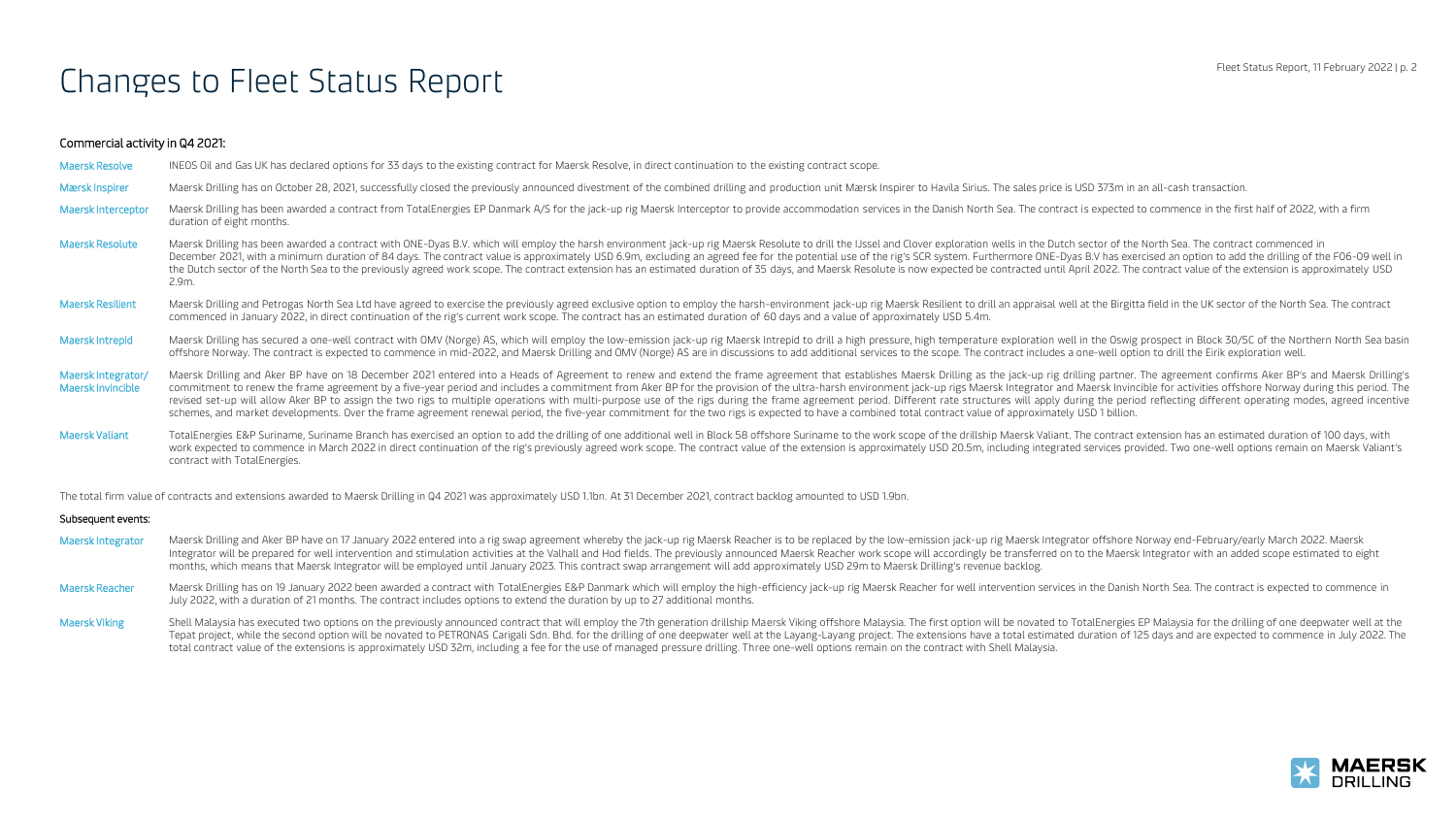## Jack-up fleet contract status

| Rig name           | <b>Rig type</b> | Year<br>delivered | <b>Rated water</b><br>depth (ft.) | <b>Rated drilling</b><br>depth (ft.) | Customer                 | Location          | Contract<br>start | Contract<br>end         | Day rate<br>(USD/day)  | <b>Comments</b>                                                                                                                                                              |
|--------------------|-----------------|-------------------|-----------------------------------|--------------------------------------|--------------------------|-------------------|-------------------|-------------------------|------------------------|------------------------------------------------------------------------------------------------------------------------------------------------------------------------------|
| Mærsk Innovator    | Jack-up         | 2003              | 492                               | 30,000                               | Harbour Energy           | United Kingdom    | Feb-22            | $Jan-23$                | Undisclosed            |                                                                                                                                                                              |
| Maersk Integrator  | Jack-up         | 2015              | 492                               | 40,000                               | Aker BP<br>Aker BP       | Norway<br>Norway  | Feb-22<br>Dec-22  | Dec-22<br><b>Nov-27</b> | 123,500<br>Undisclosed | Contracts to be delivered under the terms of the renewed frame agreement                                                                                                     |
| Maersk Interceptor | Jack-up         | 2014              | 492                               | 40,000                               | TotalEnergies            | Denmark           | Mar-22            | Nov-22                  | Undisclosed            | Accommodation                                                                                                                                                                |
| Maersk Intrepid    | Jack-up         | 2014              | 492                               | 40,000                               | Equinor<br><b>OMV</b>    | Norway<br>Norway  | Jul-21<br>Jul-22  | Mar-22<br>Sep-22        | 369,000<br>Undisclosed | Day rate includes integrated services and excludes potential performance bonuses<br>The contract includes a one-well option                                                  |
| Maersk Invincible  | Jack-up         | 2016              | 492                               | 40,000                               | Aker BP<br>Aker BP       | Norway<br>Norway  | Apr-17<br>Dec-22  | May-22<br><b>Nov-27</b> | 385,000<br>Undisclosed | Contracts to be delivered under the terms of the renewed frame agreement                                                                                                     |
| Maersk Reacher     | Jack-up         | 2009              | 350                               | 30,000                               | Aker BP<br>TotalEnergies | Norway<br>Denmark | Aug-21<br>Jul-22  | Feb-22<br>Apr-24        | 123.500<br>Undisclosed | Well intervention scope will be transferred to Maersk Integrator during February 2022<br>The contract includes options to extend the duration by up to 27 additional months. |
| Maersk Resilient   | Jack-up         | 2008              | 350                               | 30,000                               | Petrogas                 | United Kingdom    | $Jan-22$          | Mar-22                  | 90,000                 |                                                                                                                                                                              |
| Maersk Resolute    | Jack-up         | 2008              | 350                               | 30,000                               | ONE-Dyas                 | Netherlands       | Dec-21            | Apr-22                  | 82,000                 | The contract includes a one-well option                                                                                                                                      |
| Maersk Resolve     | Jack-up         | 2009              | 350                               | 30,000                               |                          | Denmark           |                   |                         |                        | Warm-stacked and available for employment                                                                                                                                    |
| Maersk Highlander  | Jack-up         | 2016              | 400                               | 30,000                               |                          | Denmark           |                   |                         |                        | Warm-stacked and available for employment                                                                                                                                    |
| Maersk Convincer   | Jack-up         | 2008              | 375                               | 30,000                               | Brunei Shell Petroleum   | Brunei            | May-21            | Dec-22                  | 78,000                 | Two one-year options                                                                                                                                                         |

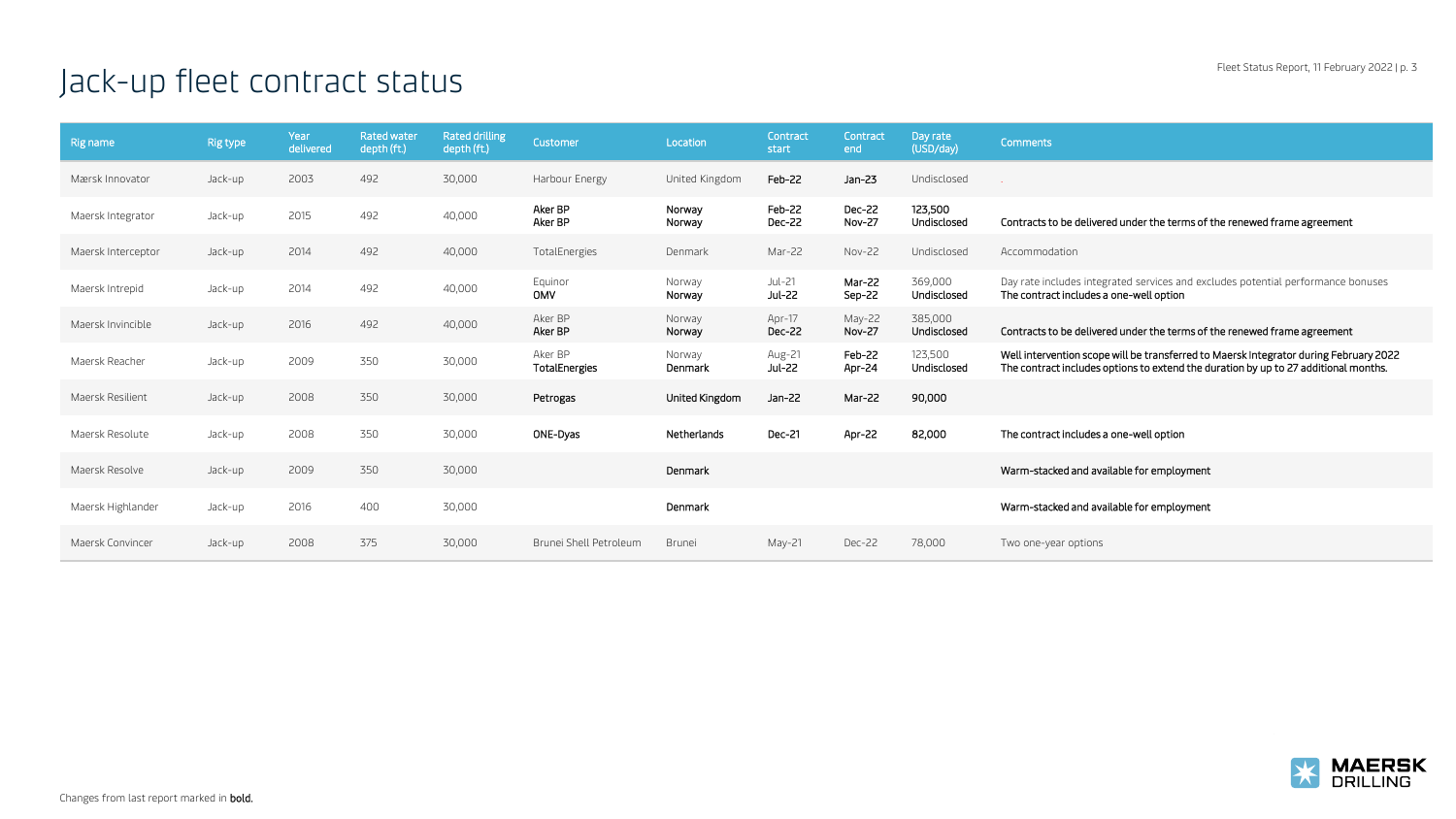### Floater fleet contract status

| Rig name          | Rig type        | Year<br>delivered | <b>Rated water</b><br>depth (ft.) | Rated drilling<br>depth (ft.) | Customer                                          | Location                                | Contract<br>start            | Contract<br>end                   | Day rate<br>(USD/day)                     | <b>Comments</b>                                                                                                                                                                                                        |
|-------------------|-----------------|-------------------|-----------------------------------|-------------------------------|---------------------------------------------------|-----------------------------------------|------------------------------|-----------------------------------|-------------------------------------------|------------------------------------------------------------------------------------------------------------------------------------------------------------------------------------------------------------------------|
| Mærsk Deliverer   | Semisubmersible | 2010              | 10,000                            | 32,800                        | Inpex                                             | Australia                               | Mar-20                       | Aug-23                            | 266,200                                   | Two one-year options                                                                                                                                                                                                   |
| Mærsk Developer   | Semisubmersible | 2009              | 10,000                            | 32,800                        | Karoon Energy                                     | Brazil                                  | Apr-22                       | Dec-22                            | 265,000                                   | Day rate includes mobilisation fee. Contract includes <b>two</b> one-well options                                                                                                                                      |
| Maersk Discoverer | Semisubmersible | 2009              | 10,000                            | 32,800                        | CGX Resources Inc.<br>Shell<br>CGX Resources Inc. | Guyana<br>Trinidad and Tobago<br>Guyana | Aug-21<br>Mar-22<br>Sep-22   | Feb-22<br>Aug-22<br><b>Nov-22</b> | Undisclosed<br>Undisclosed<br>Undisclosed |                                                                                                                                                                                                                        |
| Mærsk Explorer    | Semisubmersible | 2003              | 3,281                             | 30,000                        |                                                   | Azerbaijan                              |                              |                                   |                                           | Warm-stacked and available for employment                                                                                                                                                                              |
| Maersk Valiant    | Drillship       | 2014              | 12,000                            | 40,000                        | TotalEnergies                                     | Suriname                                | Mar-21                       | Jun-22                            | 200,000                                   | Day rate includes integrated services and a mobilisation fee. Contract includes<br>two one-well options                                                                                                                |
| Maersk Venturer   | Drillship       | 2014              | 12,000                            | 40,000                        | Tullow                                            | Ghana                                   | Apr-21                       | Apr-25                            | 253,000                                   | Average day rate over the duration of the contract excluding additional services                                                                                                                                       |
| Maersk Viking     | Drillship       | 2014              | 12,000                            | 40,000                        | Shell<br>TotalEnergies<br>Petronas                | Malaysia<br>Malaysia<br>Malaysia        | $Jan-22$<br>Jun-22<br>Aug-22 | Jun-22<br>Jul-22<br>Oct-22        | 226,500<br>267,000<br>267,000             | Day rate includes mobilisation fee. Contract includes three one-well options<br>Day rate includes integrated services (option novated from Shell)<br>Day rate includes integrated services (option novated from Shell) |
| Maersk Voyager    | Drillship       | 2015              | 12,000                            | 40,000                        | TotalEnergies                                     | Angola/Namibia                          | Jan-21                       | Mar-22                            | 200,000                                   |                                                                                                                                                                                                                        |

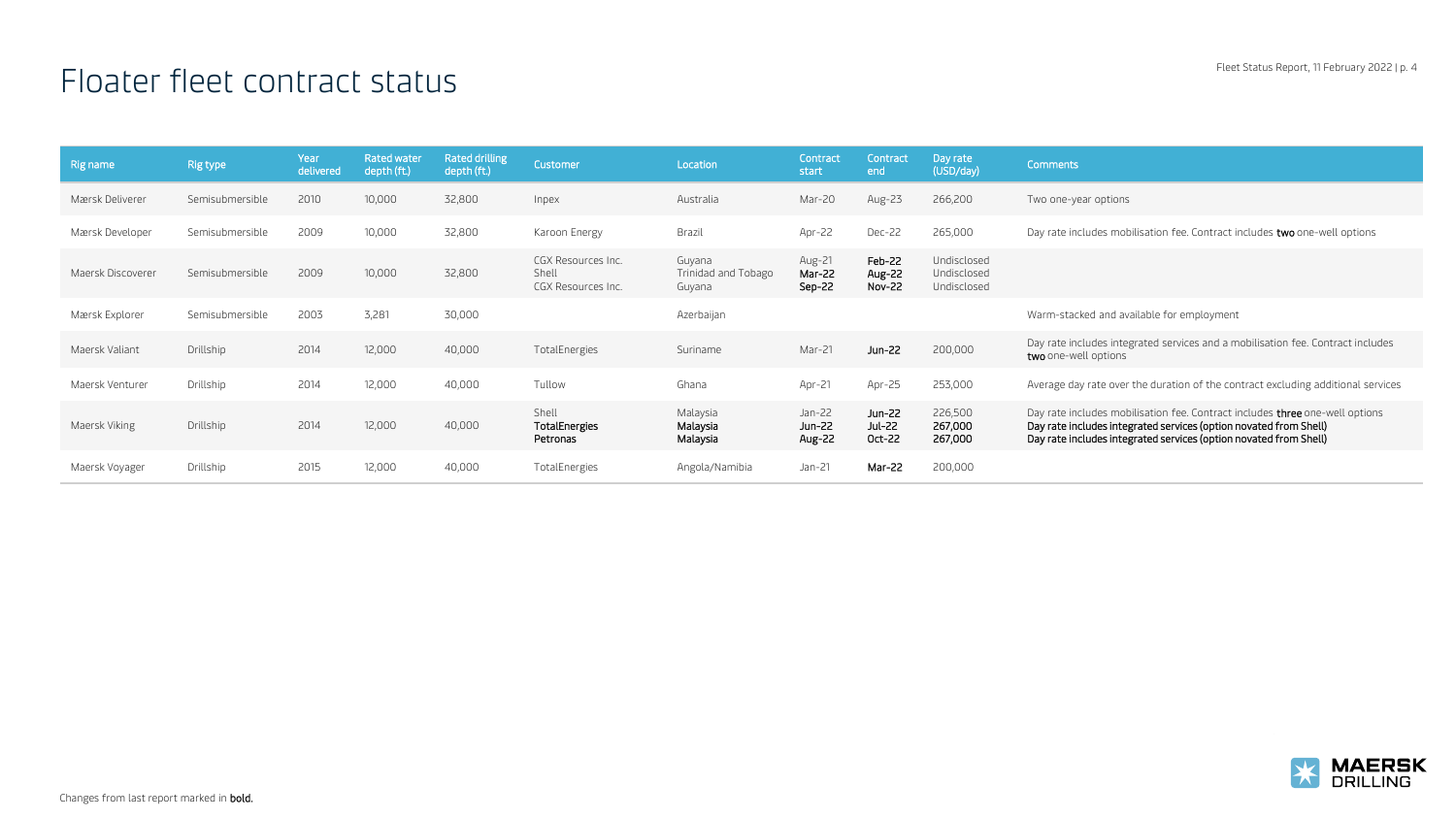### Rig employment overview